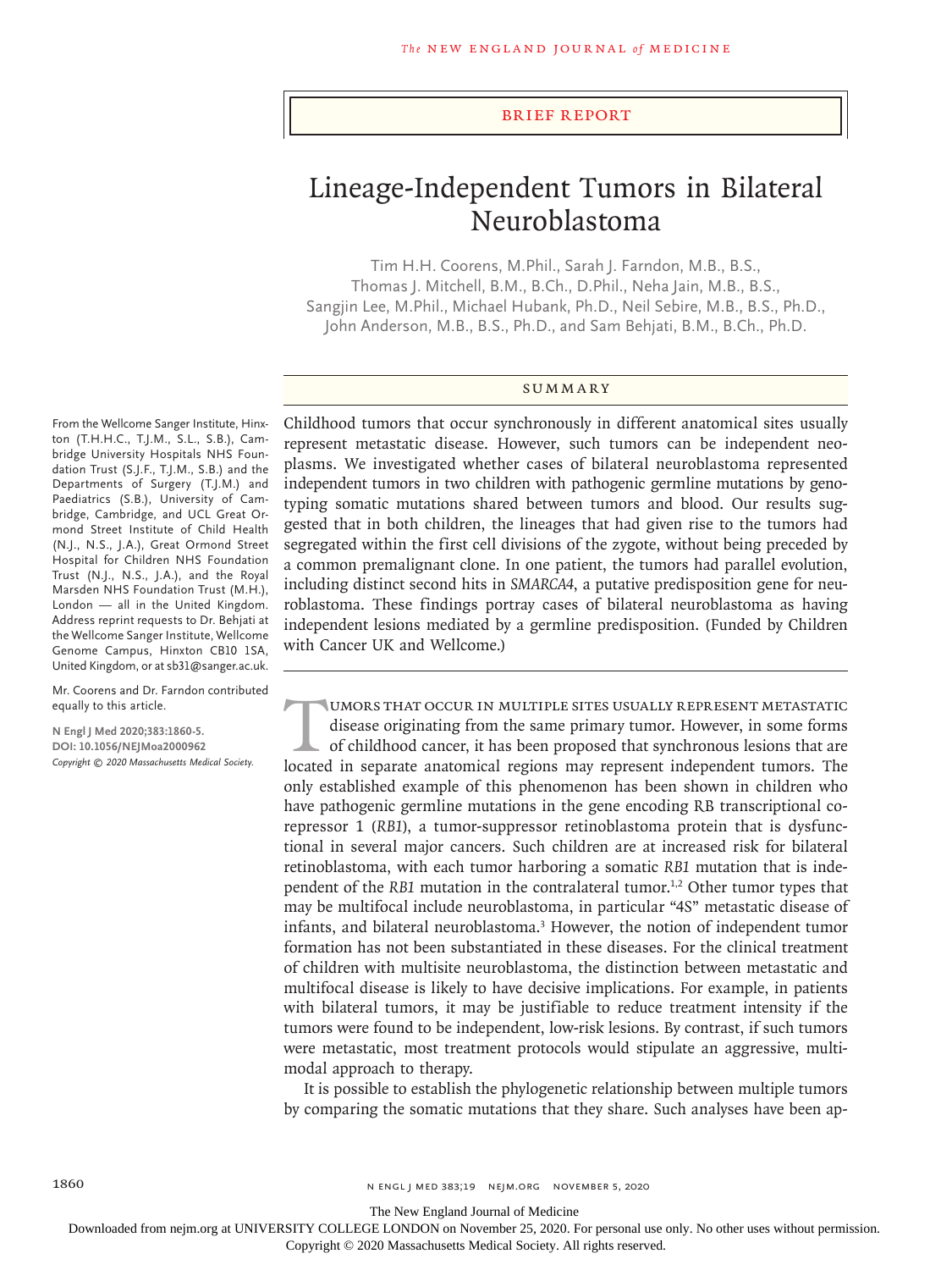

plied widely to the study of the evolution of human cancers.4 We have recently adapted this approach to enable the reconstruction of the embryologic features of childhood tumors.<sup>5</sup> As cells divide and develop, they acquire (postzygotic) somatic genetic variants that represent embryologic lineages and may be measurable in normal tissues. These variants and lineages render the organism mosaic. Therefore, in principle, it would be possible to relate tumors to embryologic lineages through mosaic variants (Fig. 1), which may unambiguously resolve whether tumors are developmentally related and reveal a precise developmental stage at which tumors formed or segregated. For example, in the case of bilateral Wilms' tumor, a childhood kidney cancer, we found that tumors originated from a common embryologic precursor that formed after blood and kidney lineages segregated.<sup>5</sup> Here, we applied our approach to rare cases of bilateral neuroblastoma in two children to investigate whether these lesions represented independent cancers.

## Case Reports

Patient 1 (case number, PD36812), a previously healthy 4-year-old boy, was referred to us for the evaluation of abdominal masses (Fig. 2A). After performing standard diagnostic and staging investigations that included bilateral biopsies of suprarenal lesions, we derived a diagnosis of bilateral neuroblastoma, with each tumor having poorly differentiated histologic features, no amplification in *MYCN* (a member of the Myc family of oncogenes), and the deletion of 19p. There was no evidence of distant metastatic disease. We initiated treatment according to the high-risk protocol of Société Internationale d'Oncologie Pédiatrique (SIOP).

Patient 2 (case number, PD34954), a 4-yearold girl, was referred to us for the management of bilateral adrenal masses that were shown to be undifferentiated neuroblastoma with widespread metastatic disease. In contrast to Patient 1, Patient 2 had a left adrenal tumor that was locally extensively invasive, whereas the right adrenal

The New England Journal of Medicine

Downloaded from nejm.org at UNIVERSITY COLLEGE LONDON on November 25, 2020. For personal use only. No other uses without permission.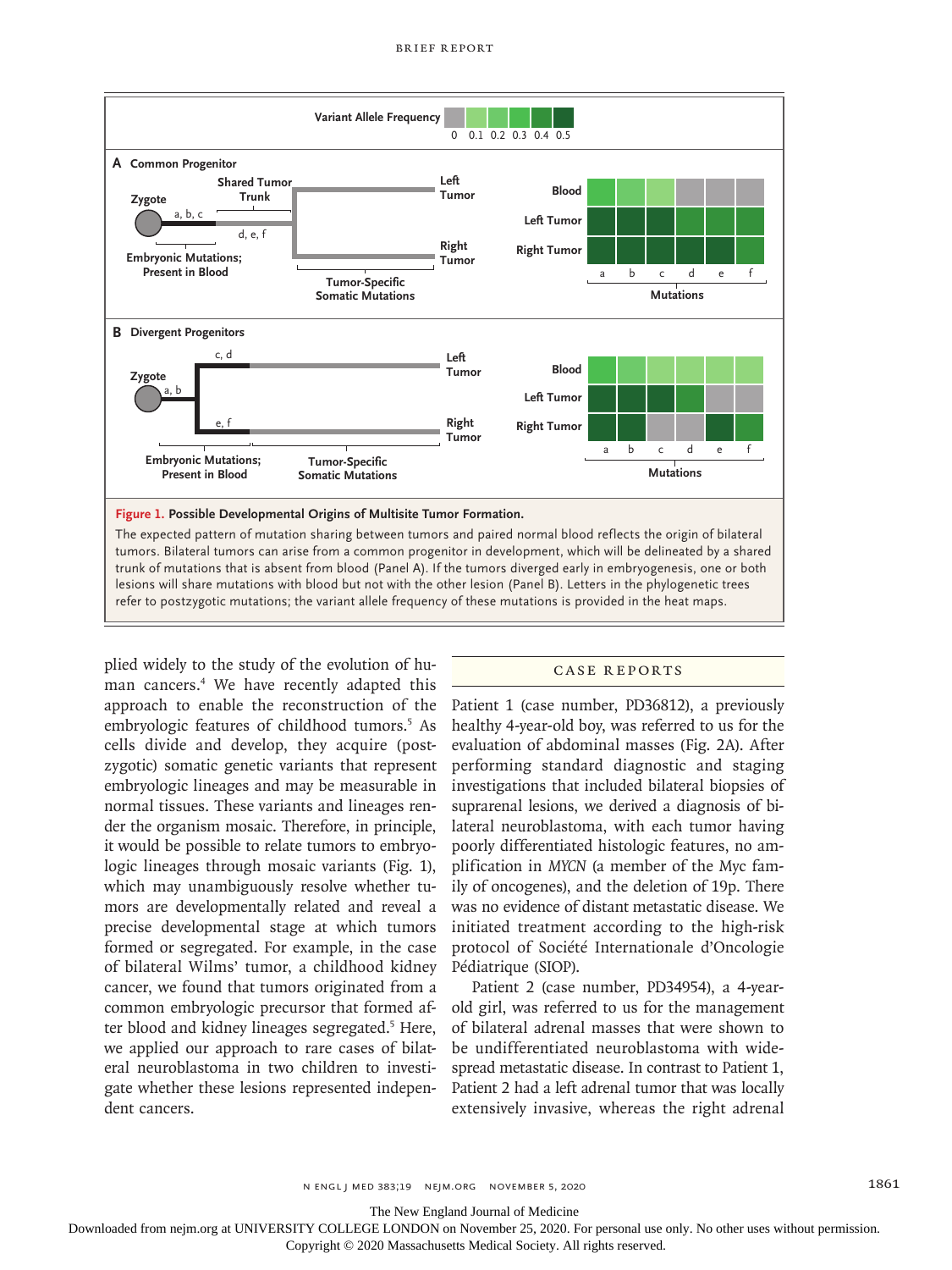### **The NEW ENGLAND JOURNAL of MEDICINE**



tumor constituted a relatively small adrenal mass (Fig. 3A). A diagnosis of congenital central hypoventilation syndrome was made in association with a germline mutation in *PHOX2B*, an alteration that also results in a predisposition to neuroblastoma.6

## GENOMIC ANALYSIS AND RESULTS

We performed whole-genome sequencing of DNA derived from each tumor and from peripheral

blood samples obtained from each of the children and their parents. Using a validated variantcalling pipeline,<sup>5</sup> we determined variants of all classes, which were subdivided into inherited germline, de novo germline, mosaic (embryonic), and somatic variants. From these catalogues, we reconstructed the phylogenetic development of each tumor, as described previously.<sup>5</sup> Details about this approach are provided in the Supplementary Methods section and in Figures S1 through S3 in Supplementary Appendix 1; an

1862 n engl j med 383;19 nejm.org November 5, 2020

The New England Journal of Medicine

Downloaded from nejm.org at UNIVERSITY COLLEGE LONDON on November 25, 2020. For personal use only. No other uses without permission.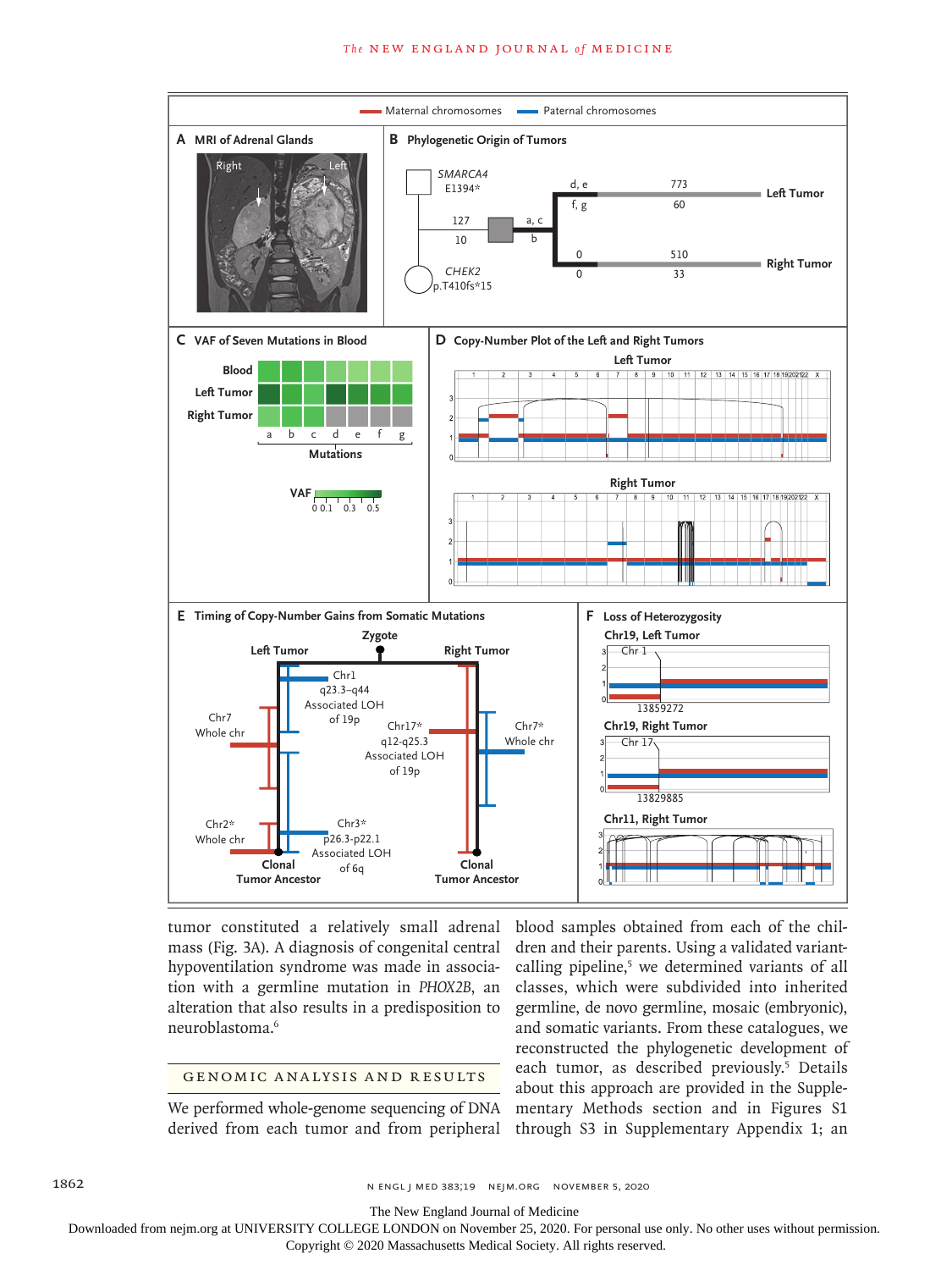**Figure 2 (facing page). Independent Origin and Convergent Parallel Evolution of Tumors in Patient 1.**

Panel A shows coronal magnetic resonance imaging (MRI) of the right and left adrenal glands in Patient 1 (case number, PD36812), with large tumors indicated by white arrows. Panel B shows the phylogenetic origins of the right and left tumors in Patient 1. The patient inherited two pathogenic variants: a truncating missense variant in *SMARCA4* from the father and a truncating frameshift *CHEK2* variant from the mother. Branches in black depict variants (labeled a through g) in the tumors that were shared with blood. The numbers of substitutions are annotated above the branch, and insertions or deletions (indels) are annotated below the branch. Panel C shows the variant allele frequency (VAF) of the seven mutations present in blood (labeled a through g, as in the phylogenetic tree). Panel D shows a phased copy-number plot of the left and right adrenal tumors. Breakpoints of structural variants are connected by solid lines. In the right tumor, the dense grouping of solid lines on chromosome 11 is the result of chromothripsis. Panel E shows the timing of the acquisition of copy-number gains from somatic mutations before and after duplication. Gains of maternal chromosomes (chr) are indicated in red and gains of paternal chromosomes in blue. Within each branch, asterisks highlight pairs of rearrangements that are unlikely to have occurred at different time points (P>0.05 by the Poisson test). LOH denotes loss of heterozygosity. Panel F shows the different breakpoints that underlie the loss of heterozygosity of chromosome 19 in the left and right tumors. Only the right tumor shows signs of chromothripsis. Translocations that mediate a loss of heterozygosity on chromosome 19p in the left and right tumors have different chromosomal partners and are located in different genomic positions, as indicated by the numbers below the breakpoints.

overview of the two cases is provided in Table S1 in Supplementary Appendix 2, along with details about the two patients in Tables S2 through S5. The two appendixes are available with the full text of this article at NEJM.org.

## **Patient 1**

In Patient 1, we examined inherited and de novo germline variants. We found two bona fide pathogenic mutations, one inherited from each parent. The child carried a paternal truncating variant in *SMARCA4*, which is a putative predisposition gene for neuroblastoma.<sup>7-9</sup> In addition, he carried a maternally inherited truncating mutation in the gene encoding checkpoint kinase 2 (*CHEK2*), which has recently been found to confer a predisposition to a variety of childhood tumors<sup>7-9</sup> (Fig. 2B). Next, we examined mosaic variants that were present in one or both tumors and in blood cells. These variants are nonheterozygous in the blood and can be inferred to have accumulated during the first few cell divisions of the zygote. Three of these variants were present in blood and in both tumors (Fig. 2C). Unexpectedly, four of these variants were present in the left tumor and blood but absent in the right tumor. These variants, which are exclusive to cells of the blood and the left tumor, were not found at chromosomal loci affected by the loss of heterozygosity or copynumber variation at chromosomal loci (Table S5 in Supplementary Appendix 2). The exclusivity of these variants indicated that the tumors had been derived from separate embryologic lineages that segregated within the first few cell divisions before gastrulation. In a separate analysis, we did not find any somatic variants that were shared between the left and right tumors, which was consistent with the previous finding of exclusivity.

After segregation of the two lineages, the tumors had undergone remarkably parallel development (Fig. 2D). Among key somatic changes in each tumor was the gain of chromosome 7, albeit of different parental chromosomes: duplication of the maternal chromosome in the left tumor and duplication of the paternal chromosome in the right. Furthermore, both tumors had a loss of maternal 19p, thus deleting the remaining intact germline copy of *SMARCA4*. However, different translocations generated the breakpoint on 19p (Fig. 2D, 2E, and 2F). In the right tumor, the loss of 19p was coupled with a gain of 17q, a genomic feature of high-risk neuroblastoma.6 In addition, on chromosome 11, the right tumor had a high density of intrachromosomal rearrangements associated with copynumber changes, which was consistent with chromothripsis (i.e., multiple chromosomal rearrangements that are thought to occur simultaneously and are commonly found in human cancer). To establish the order of these parallel somatic events, we applied analytic techniques that time the acquisition of copy-number changes relative to that of single-base variants.4 Our findings indicated that these somatic events may have been acquired in the same order on both the left and right sides (Fig. 2E). As has been shown in other cancers,<sup>4,10</sup> we identified trisomy 7 as an early acquired event. Among the somatic events unique to each tumor, we did not find any additional driver events.

The New England Journal of Medicine

Downloaded from nejm.org at UNIVERSITY COLLEGE LONDON on November 25, 2020. For personal use only. No other uses without permission.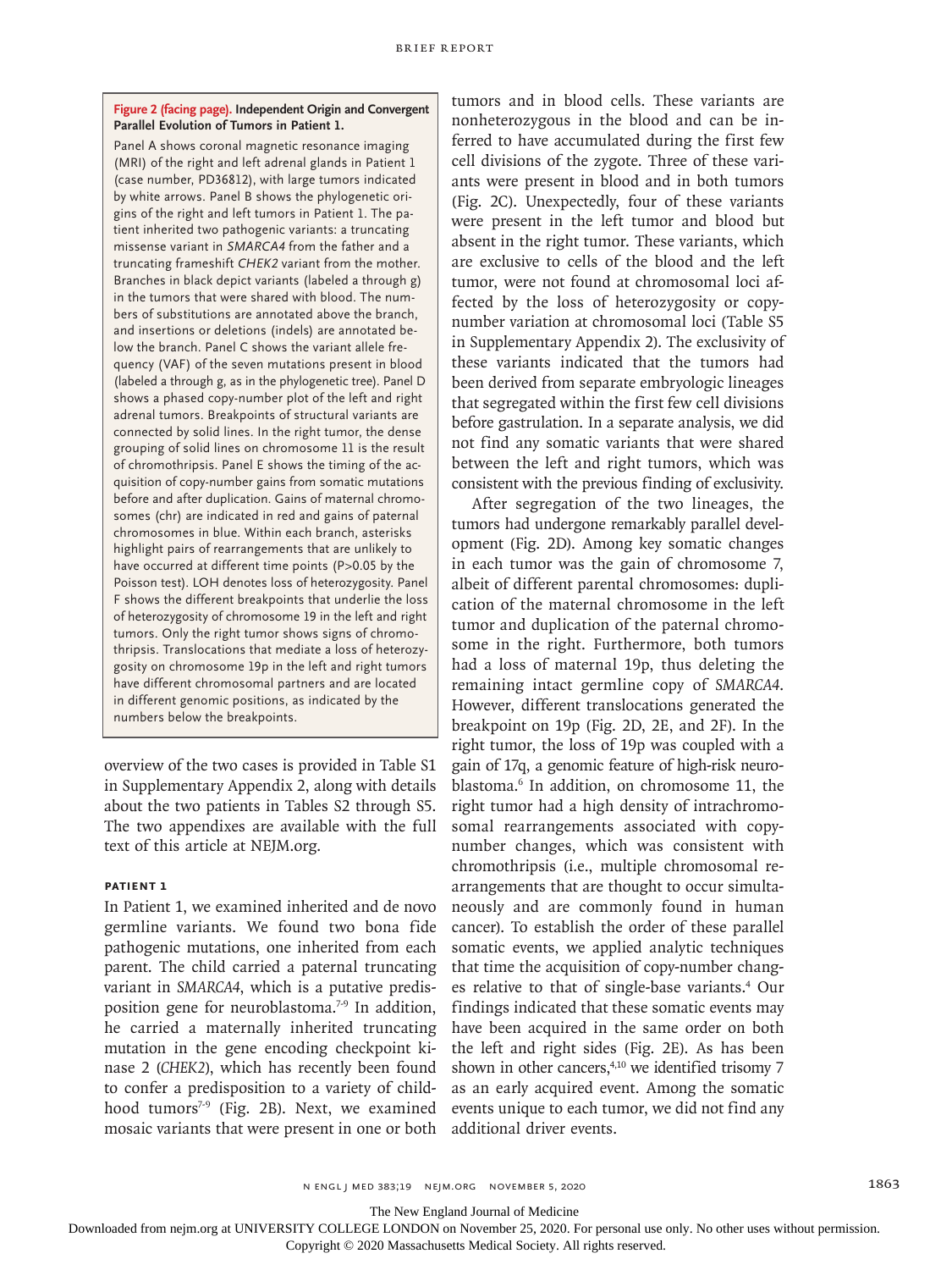

Coronal MRI shows a large left adrenal tumor extending into the right thorax (image at left) and a small right adrenal tumor (with arrows indicating tumors) in Patient 2 (case number, PD34954). Panel B shows the phylogenetic origin of the left and right tumors, with a de novo truncating variant in *PHOX2B*. Branches in black depict variants shared with blood. The numbers of substitutions are annotated above the branch, and indels are annotated below the branch. Panel C shows the variant allele frequencies of representative variants that are present in blood and that delineate both tumor lineages. A full heat map is provided in Figure S4 in Supplementary Appendix 1. Panel D shows a phased copy-number plot of the left and right tumors. Breakpoints of structural variants are connected by solid lines. Panel E shows the timing of the acquisition of copy-number gains from somatic mutations before and after duplication. Asterisks indicate that there was a lack of evidence that gains occurred at different time points (P>0.05 by the Poisson test).

## **PATIENT 2**

We performed the same analyses on samples obtained from Patient 2 and her parents, and we again found 3 variants in both tumors and in blood, along with 14 variants that were exclusive to one tumor or the other yet present in blood cells (Fig. 3B and 3C and Fig. S4 in Supplementary Appendix 1). We did not find variants that were common to both tumors in a separate analysis. We concluded that both tumors were derived from independent embryonic lineages that segregated within a few cell divisions after fertilization. In Patient 2, tumor development diverged, leading to a low-risk neuroblastoma in the right adrenal with no additional driver events. By contrast, the tumor in the left adrenal had acquired somatic genetic changes that char-

acterize high-risk tumors, including gain of chromosome 17q (Fig. 3D and 3E), consistent with its characteristics (locally and extensively invasive).

## Discussion

Here, we reconstructed the development of two cases of bilateral neuroblastoma from somatic mutations that provide a barcode for embryonic cell divisions and lineages. Our expectation might have been that such tumors stem from a common postzygotic precursor, similar to what has been observed in bilateral Wilms' tumor.<sup>5</sup> In such a case, we would have observed shared mutations between tumors that we did not find in blood. However, we found that such tumors

The New England Journal of Medicine

Downloaded from nejm.org at UNIVERSITY COLLEGE LONDON on November 25, 2020. For personal use only. No other uses without permission.